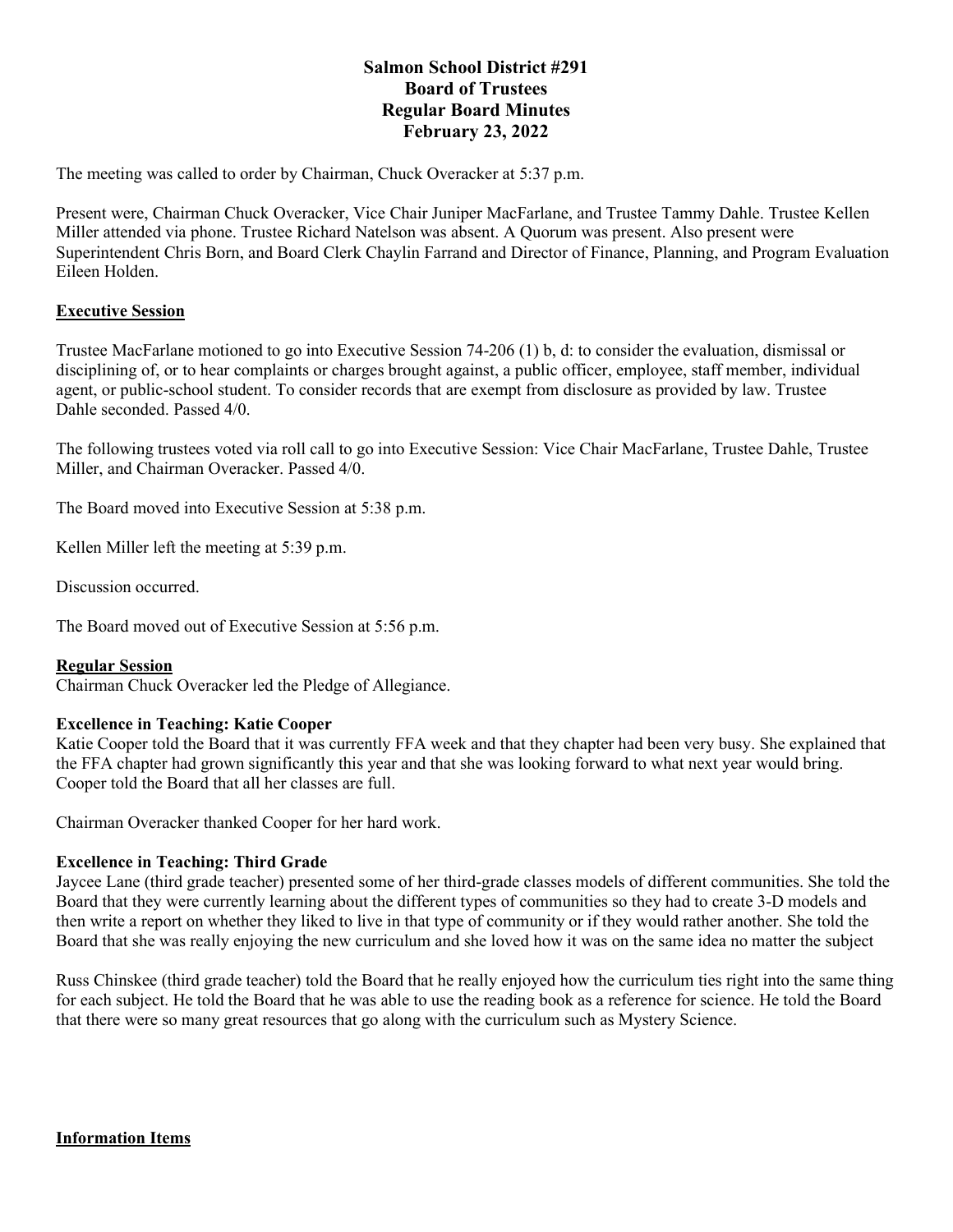#### **Pioneer Elementary Administrator Report**

Jill Patton handed out the Istation Data for the mid-year results. She told the Board that there was growth in every grade. She told the Board that the first piece of the new playground equipment had arrived and would be installed over spring break.

#### **Salmon Junior Senior High School Administrators Report**

Principal Russ Bradshaw was not present.

#### **Director of Finance, Planning, and Program Evaluation Report**

Eileen Holden told the Board that Todd was working on setting up an online library for students. She told the Board that students would be able to use their school emails to check out books. She said the only down side was there is a limit to how many books each student could check out.

Holden told the Board that in November/December she had applied for some of the ESSER funds to be spend on the playground. She told them that she had just heard back, and the school district was approved to spend \$35,000 on the new playground equipment. The second one she applies for was the purchase of a new van. She told them that they had been approved to spend up to \$50,000.

Holden talked about the State Insurance Plan switch over. She told the Board that SSD would be short around \$273,000. She told the Board that the major benefit to switching over to the State Plan is that the cost to add family members is significantly less. She told the Board that if they decided they wanted to switch they would have to keep it for at least five years and if they were to pull out after the five years, they would then have to stay out for five years.

#### **Superintendent's Report**

Superintendent Born reported that the calendar committee was down to two calendars for the upcoming school year so they would most likely have that coming for approval next month.

Born told the Board that Eileen was working on the wording to use ESSER funds to get another set of portable bleachers. Superintendent Born told the Board that he has been meeting with the student council. He told them it is interesting to hear what they see are issues. He told the Board that he would like to see the next superintendent continue meeting with them once he is gone. He told the attendees that the supplemental levy is coming up.

Superintendent Born told the Board that the second public survey had gone out and he had provided them with the results. He told the Board that he was less than impressed that only 12 people filled out the survey.

Chairman Overacker told the other Board members that Day on the Hill was better than last year, but it was still disappointing. Neither of the representatives showed up.

Trustee Dahle expressed her disappointment with the representative at Day on the Hill. She also told Superintendent Born that she was not happy with the turnout for the survey. She told the Board members that she was not sure how much more the Board could do to involve the community.

Trustee MacFarlane motioned amend the agenda by moving to new business item 1. Trustee Dahle seconded. Passed 3/0.

# **Action Items**

# **Request Approval to take Ownership of the Lynch Center**

Trustee Dahle motioned to approve the acceptance of the Nep Lynch Center. Trustee MacFarlane seconded.

The Board thanked Nep Lynch, the Salmon Education Foundation and all who were involved in making the building possible.

Nep Lynch told the Board that he accepted quite a bit of the credit, but he said a lot of the credit needed to be given to all the donors and the local contractor who made this dream a reality.

Passed 3/0.

Nep Lynch, Chuck Overacker, and Bill Allen (Salmon Education Foundation) signed the legal documentation.

#### **Public Input**